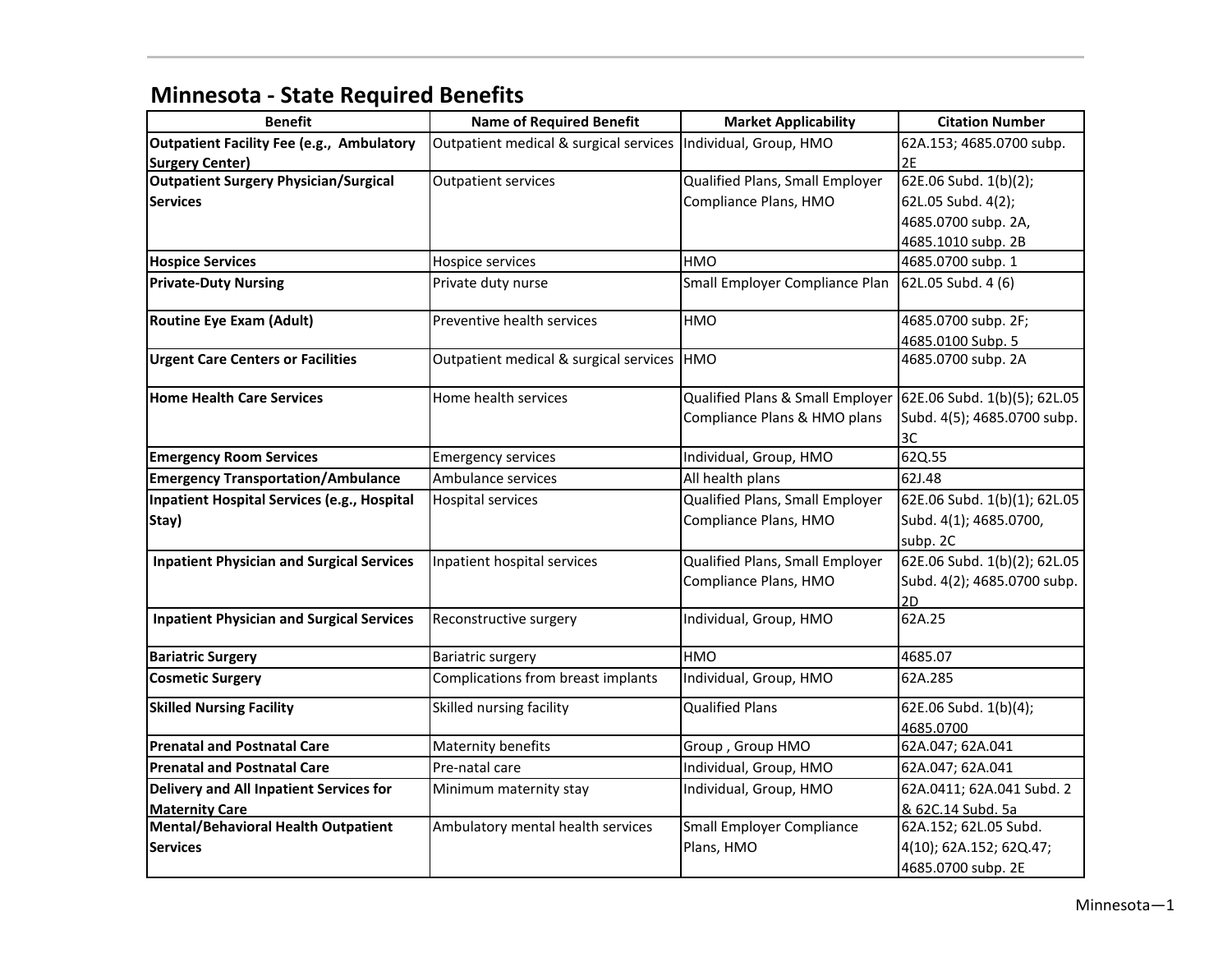| <b>Benefit</b>                                               | <b>Name of Required Benefit</b>                                     | <b>Market Applicability</b>                                 | <b>Citation Number</b>                                     |
|--------------------------------------------------------------|---------------------------------------------------------------------|-------------------------------------------------------------|------------------------------------------------------------|
| <b>Mental/Behavioral Health Inpatient</b><br><b>Services</b> | Inpatient mental health benefits                                    | Group, HMO                                                  | 62L.05 Subd. 4(10); 62Q.47;<br>4685.0700 subp. 2C          |
| <b>Substance Abuse Disorder Outpatient</b>                   | Treatment for alcoholism and                                        | Group, HMO                                                  | 62A.149; 62Q.47; 4685.0700                                 |
| <b>Services</b>                                              | chemical dependency                                                 |                                                             | subd. 2E                                                   |
| <b>Substance Abuse Disorder Inpatient</b>                    | Treatment for alcoholism and                                        | Group market, HMO                                           | 62A.149; 62Q.47; 4685.0700                                 |
| <b>Services</b>                                              | chemical dependency                                                 |                                                             | subd. 2C                                                   |
| <b>Generic Drugs</b>                                         | Prescription drug coverage                                          | Qualified Plans, Small Employer<br>Compliance Plans, HMO    | 62E.06 Subd. 1(b)(3); 62L.05<br>Subd. 4(11); and 4685.0700 |
|                                                              |                                                                     |                                                             | Subd. 3A                                                   |
| <b>Preferred Brand Drugs</b>                                 | Prescription drug coverage                                          | Qualified Plans, Small Employer                             | 62E.06 Subd. 1(b)(3); 62L.05                               |
|                                                              |                                                                     | Compliance Plans, HMO                                       | Subd. 4(11); and 4685.0700<br>Subd. 3A                     |
| <b>Specialty Drugs</b>                                       | Prescription drug coverage                                          | Qualified Plans, Small Employer                             | 62E.06 Subd. 1(b)(3); 62L.05                               |
|                                                              |                                                                     | Compliance Plans, HMO                                       | Subd. 4(11); and 4685.0700                                 |
|                                                              |                                                                     |                                                             | Subd. 3A                                                   |
| <b>Outpatient Rehabilitation Services</b>                    | Therapeutic services                                                | Qualified Plans, HMO                                        | 62E.06 Subd. 1(b)(3);                                      |
|                                                              |                                                                     |                                                             | 4685.0700 subp 2E;                                         |
|                                                              |                                                                     |                                                             | 4685.0100 subp 5D                                          |
| <b>Chiropractic Care</b>                                     | Chiropractic care                                                   | Small Employer Compliance Plans 62L.05 Subd. 4 (2); 62A.15; |                                                            |
|                                                              |                                                                     |                                                             | 62Q.23                                                     |
| <b>Durable Medical Equipment</b>                             | Durable medical equipment                                           | Qualified Plans, Small Employer                             | 62E.06 Subd. 1(b)(10);                                     |
|                                                              |                                                                     | Compliance Plans, HMO                                       | 62L.05 Subd. 4(7);                                         |
|                                                              |                                                                     |                                                             | 4685.0700 subp 3B                                          |
| <b>Durable Medical Equipment</b>                             | Scalp-hair prostheses for alopecia<br>areata                        | Individual, Group, HMO                                      | 62A.285 Subd. 2                                            |
| <b>Durable Medical Equipment</b>                             | Durable medical equipment                                           | Individual, Group, HMO                                      | 62Q.66                                                     |
| <b>Hearing Aids</b>                                          | Hearing aids                                                        | Individual, Group, HMO                                      | 62Q.675                                                    |
| X-rays and Diagnostic Imaging                                | Diagnostic testing                                                  | Qualified Plans, Small Employer                             | 62E.06 Subd. 1(b)(11);                                     |
|                                                              |                                                                     | Compliance Plans, HMO                                       | 62L.05 Subd. 4(3);                                         |
|                                                              |                                                                     |                                                             | 4685.0700                                                  |
| Imaging (CT/PET Scans, MRIs)                                 | Professional services, outpatient<br>services and hospital services | Qualified Plans, Small Employer<br>Compliance Plans, HMO    | 62E.06; 62L.05; 4685.0700                                  |
| <b>Preventive Care/Screening/Immunization</b>                | Well-child visits, immunizations                                    | Individual, Group, HMO                                      | 62A.047                                                    |
| <b>Preventive Care/Screening/Immunization</b>                | Routine cancer screenings                                           | Individual, Group, HMO                                      | 62A.30                                                     |
|                                                              | (mammograms, ovarian cancer                                         |                                                             |                                                            |
|                                                              | screening for women at risk, pap                                    |                                                             |                                                            |
|                                                              | smears)                                                             |                                                             |                                                            |
| <b>Preventive Care/Screening/Immunization</b>                | Prostate cancer screening                                           | Individual, Group, HMO                                      | 62Q.50                                                     |